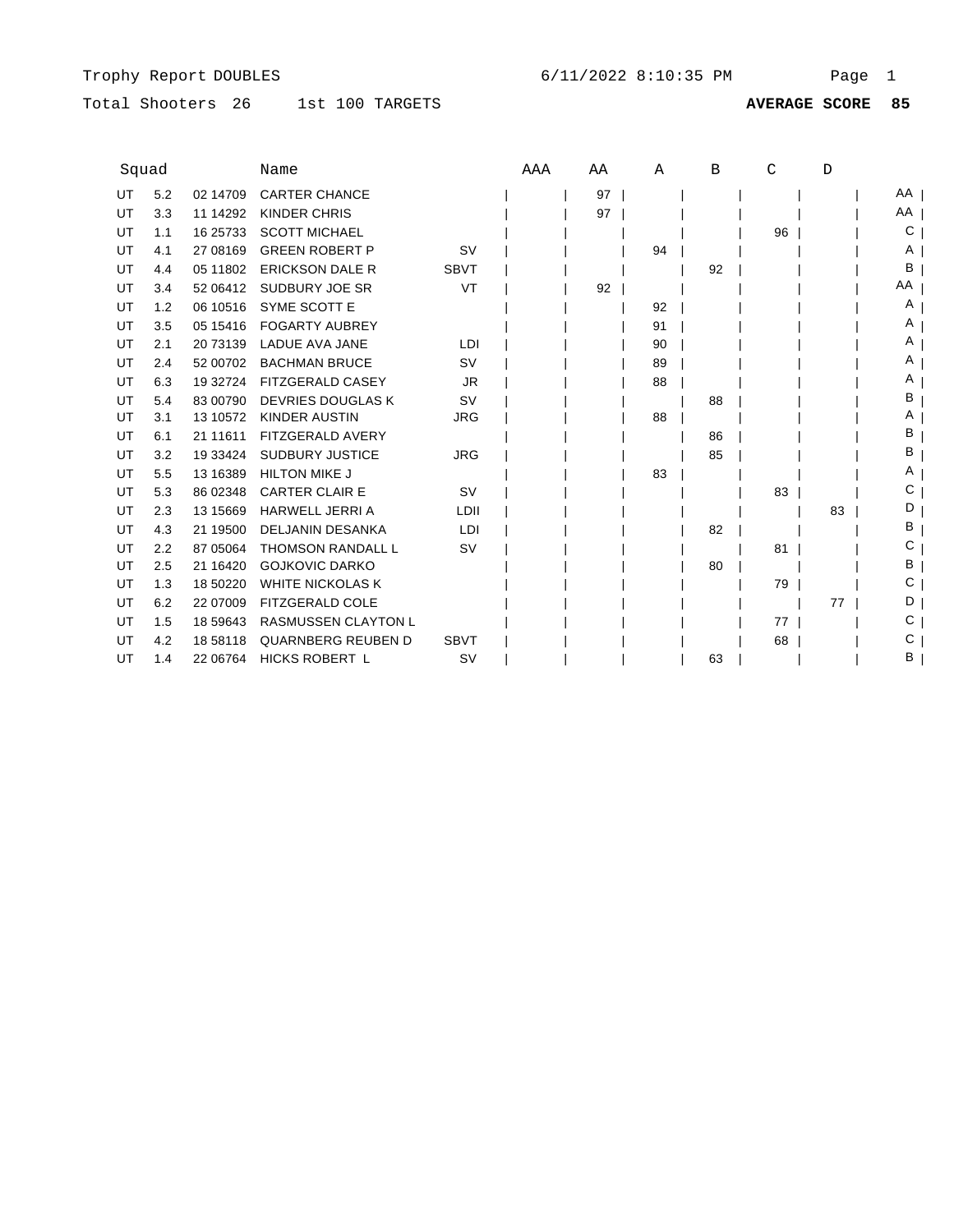## Trophy Report SINGLES Page 1 6/11/2022 8:10:52 PM

Total Shooters 30 1st 100 TARGETS

AVERAGE SCORE 93

| Squad |     |            | Name                       |             | AAA | AA | A   | B  | С  | D  |    |
|-------|-----|------------|----------------------------|-------------|-----|----|-----|----|----|----|----|
| UT    | 3.5 | 05 15416   | <b>FOGARTY AUBREY</b>      |             |     |    | 100 |    |    |    | A  |
| UT    | 6.2 | 02 14709   | <b>CARTER CHANCE</b>       |             |     | 99 |     |    |    |    | AA |
| UT    | 3.4 | 52 06412   | SUDBURY JOE SR             | VT          |     | 99 |     |    |    |    | AA |
| UT    | 5.4 | 16 25 7 33 | <b>SCOTT MICHAEL</b>       |             |     |    | 98  |    |    |    | A  |
| UT    | 5.2 | 20 72858   | <b>DENT JACOB E</b>        |             |     |    |     | 98 |    |    | B  |
| UT    | 3.3 | 11 14 29 2 | KINDER CHRIS               |             |     | 98 |     |    |    |    | AA |
| UT    | 4.1 | 27 08 169  | <b>GREEN ROBERT P</b>      | <b>SV</b>   |     |    | 97  |    |    |    | Α  |
| UT    | 2.1 | 20 73139   | <b>LADUE AVA JANE</b>      | LDI         |     |    | 97  |    |    |    | Α  |
| UT    | 3.2 | 19 33424   | SUDBURY JUSTICE            | <b>JRG</b>  |     |    |     | 96 |    |    | В  |
| UT    | 2.2 | 87 05064   | <b>THOMSON RANDALL L</b>   | <b>SV</b>   |     |    | 96  |    |    |    | Α  |
| UT    | 1.3 | 06 10516   | SYME SCOTT E               |             |     | 96 |     |    |    |    | AA |
| UT    | 5.5 | 13 16 389  | <b>HILTON MIKE J</b>       |             |     |    | 95  |    |    |    | Α  |
| UT    | 4.2 | 18 58118   | <b>QUARNBERG REUBEN D</b>  | <b>SBVT</b> |     |    |     | 95 |    |    | В  |
| UT    | 2.3 | 13 15 669  | HARWELL JERRI A            | LDII        |     |    |     |    | 95 |    | С  |
| UT    | 7.2 | 22 07009   | <b>FITZGERALD COLE</b>     |             |     |    |     |    |    | 94 | D  |
| UT    | 6.4 | 83 00790   | DEVRIES DOUGLAS K          | <b>SV</b>   |     |    | 94  |    |    |    | A  |
| UT    | 1.2 | 03 12639   | HENRIE SCOTT A             | VT          |     |    |     | 94 |    |    | В  |
| UT    | 5.3 | 96 03034   | <b>JONES ROBERT S</b>      | <b>SV</b>   |     |    |     | 93 |    |    | Β  |
| UT    | 7.1 | 21 11 611  | FITZGERALD AVERY           |             |     |    |     | 92 |    |    | В  |
| UT    | 4.3 | 21 19500   | <b>DELJANIN DESANKA</b>    | LDI         |     |    |     |    |    | 92 | D  |
| UT    | 2.5 | 21 16420   | <b>GOJKOVIC DARKO</b>      |             |     |    |     | 92 |    |    | В  |
| UT    | 1.5 | 18 59 643  | <b>RASMUSSEN CLAYTON L</b> |             |     |    |     | 91 |    |    | В  |
| UT    | 4.4 | 05 11802   | <b>ERICKSON DALE R</b>     | <b>SBVT</b> |     |    | 90  |    |    |    | A  |
| UT    | 3.1 | 13 10 572  | KINDER AUSTIN              | <b>JRG</b>  |     |    | 90  |    |    |    | A  |
| UT    | 2.4 | 52 00702   | <b>BACHMAN BRUCE</b>       | <b>SV</b>   |     |    |     | 88 |    |    | Β  |
| UT    | 1.4 | 22 06764   | <b>HICKS ROBERT L</b>      | <b>SV</b>   |     |    |     | 86 |    |    | Β  |
| UT    | 7.3 | 19 32724   | FITZGERALD CASEY           | JR          |     |    |     | 85 |    |    | В  |
| UT    | 1.1 | 18 50220   | <b>WHITE NICKOLAS K</b>    |             |     |    | 84  |    |    |    | A  |
| UT    | 4.5 | 18 57742   | <b>HEARNE DEBORAH L</b>    | LDII        |     |    |     |    |    | 82 | D. |
| UT    | 6.3 | 86 02348   | <b>CARTER CLAIR E</b>      | <b>SV</b>   |     |    |     |    |    | 78 | D  |